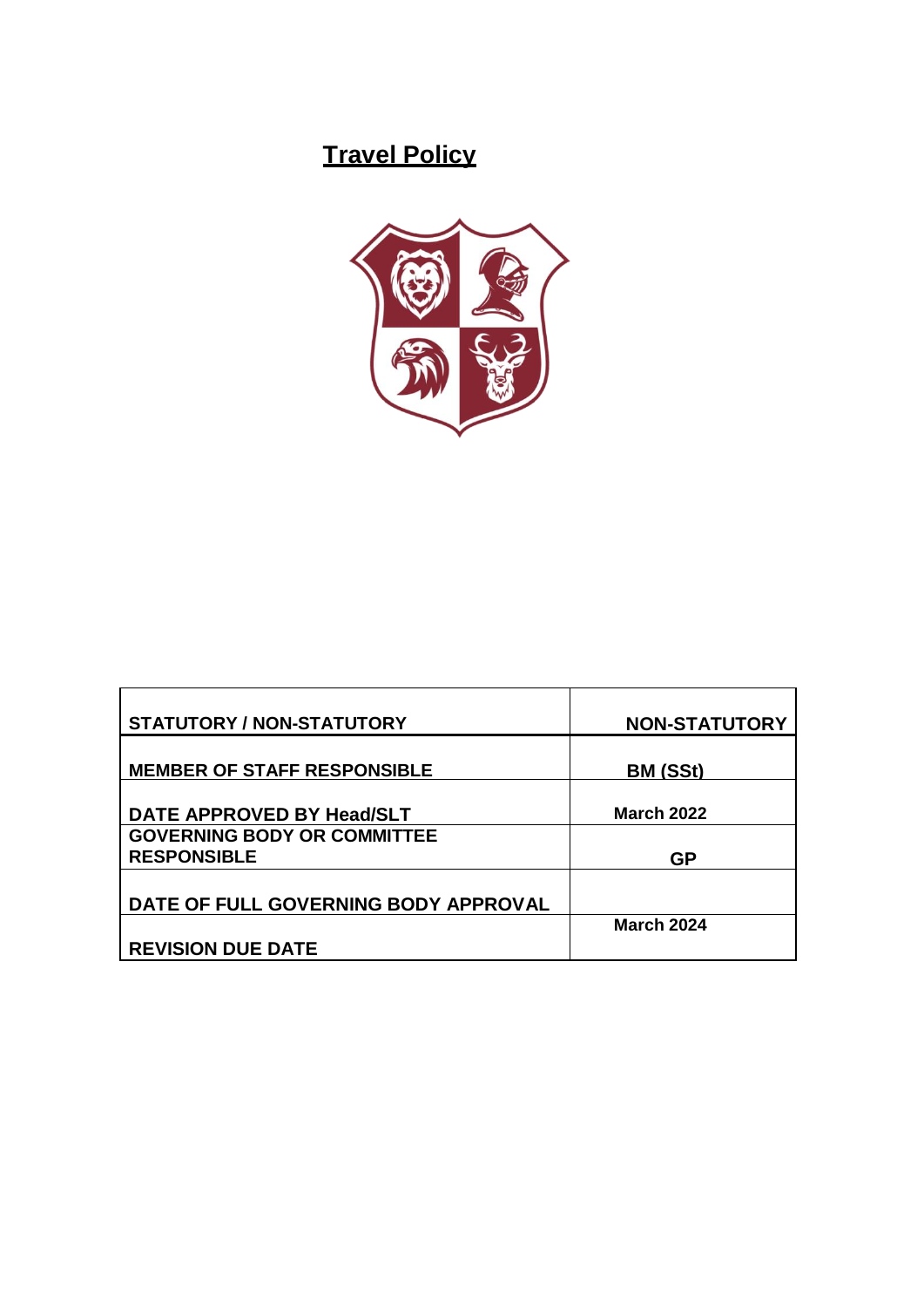## **Noadswood School Travel Policy**

Noadswood staff and pupils are well aware of the effects of Global warming, and the small things we can do to improve air quality in our local area.

Noadswood has been working with Hampshire County Council to improve upon the level of traffic on the roads surrounding the school, and the local area in general at the beginning and end of the school day.

At Noadswood, we encourage our staff and pupils to walk, cycle, or scoot to school wherever possible, as this helps to keep us fitter and healthier. Research has shown that being active can improve concentration levels in class, and as a result, increase levels of achievement in school.

#### **Active Travel is important for the following reasons:**

- Pupils are healthier and fitter Young people should have at least 1 hour of activity per day. Walking, cycling, or scooting to/from school can contribute towards this.
- Improves concentration Studies have shown pupils that are active, are more ready to learn and do better in their studies.
- Helps tackle climate change by reducing greenhouse gases from vehicles.
- Cleaner air Reducing vehicle numbers lowers pollution around our school at the beginning and the end of the day, as well as in the local area as a whole.
- Help our pupils develop road safety skills which will keep them safe as they travel further afield and more independently.
- Reduces congestion making the roads safer for everyone.
- Often quicker than driving and tackling traffic congestion, and finding somewhere safe to stop/park.
- Cheaper to walk/cycle/scoot, saving money on fuel or bus fares.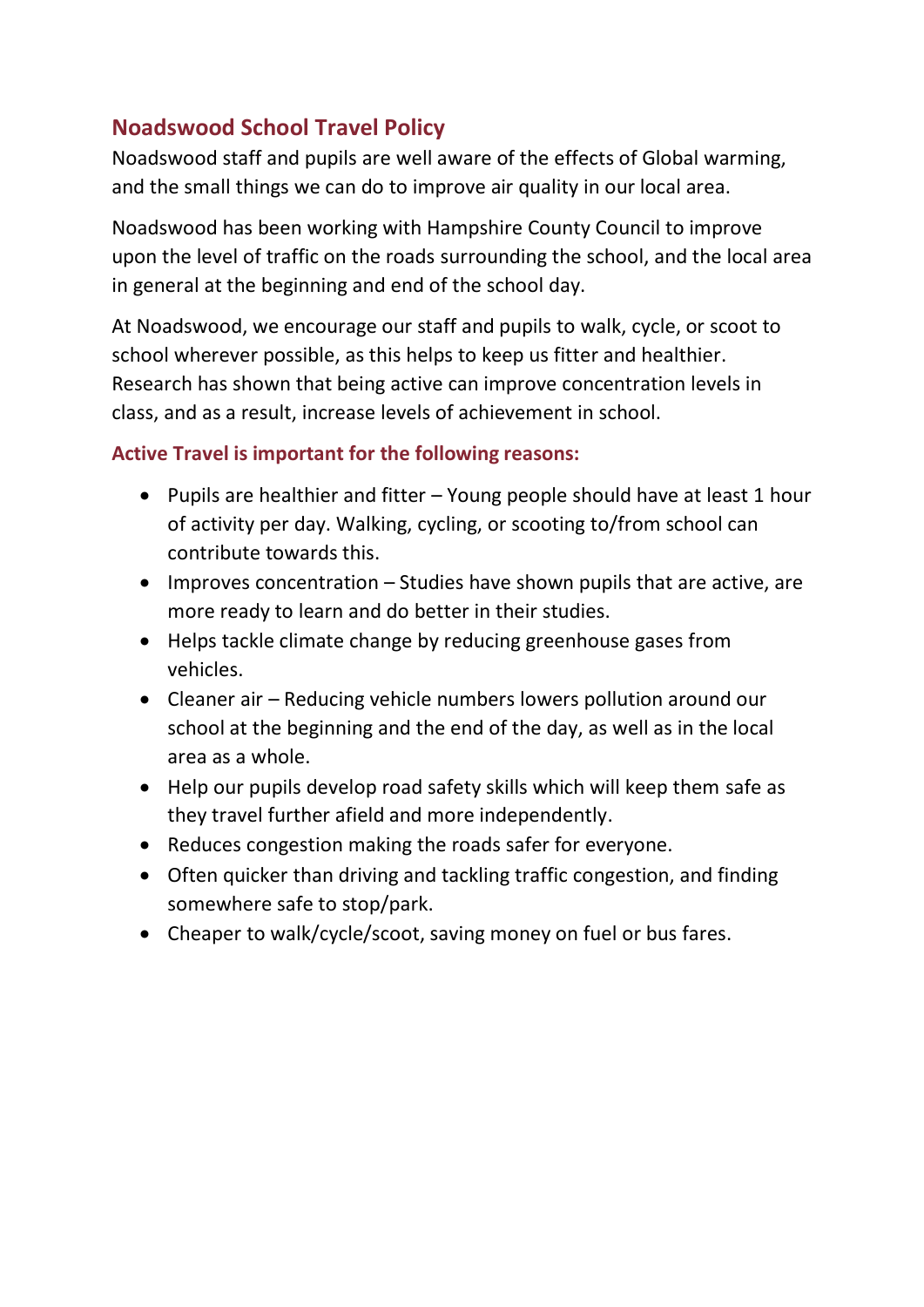#### **What we do**

- We promote safe and active travel as much as possible by using our noticeboard, displays, newsletters, website, and social media. [www.noadswood.hants.sch.uk](http://www.noadswood.hants.sch.uk/) and Noadswood sch on Facebook.
- We encourage all members of our school community to walk, cycle or travel by public transport for the journey to school. To support this we provide:
	- o Cycle parking
	- o Scooter parking
	- o Lockers for helmets/equipment
	- o Public transport information
- Local school trips are made by public transport where possible, or on foot if the destination is close by.
- We let all new pupils and their parents/carers know that we promote healthy and sustainable travel to school before the child starts at our school.

#### **What we ask of parents**

- Please encourage your child to walk, scoot or cycle to school whenever possible.
- Ensure your child will walk or ride sensibly and safely on the way to and from school, and to push bikes and scooters on school grounds.
- Ensure that bikes and scooters are roadworthy and properly maintained.
- Consider providing your child with a cycle helmet
- Ensure your child can be seen by fitting lights to their bike by supplying them with high-visibility clothing.
- Make sure your child has a lock for their bike or scooter and that they know how to use it.
- Ensure you have appropriate insurance cover for your child's bike or scooter as the school is not liable for any loss or damage to cycles or scooters on the premises or being used on the way to or from school.
- If you travel by bus, can you get off the bus at least two stops early and walk the last part of the journey?
- If you do have to drive your child to school, and stop in the near vicinity please do so legally, safely and with respect for our neighbours and local residents.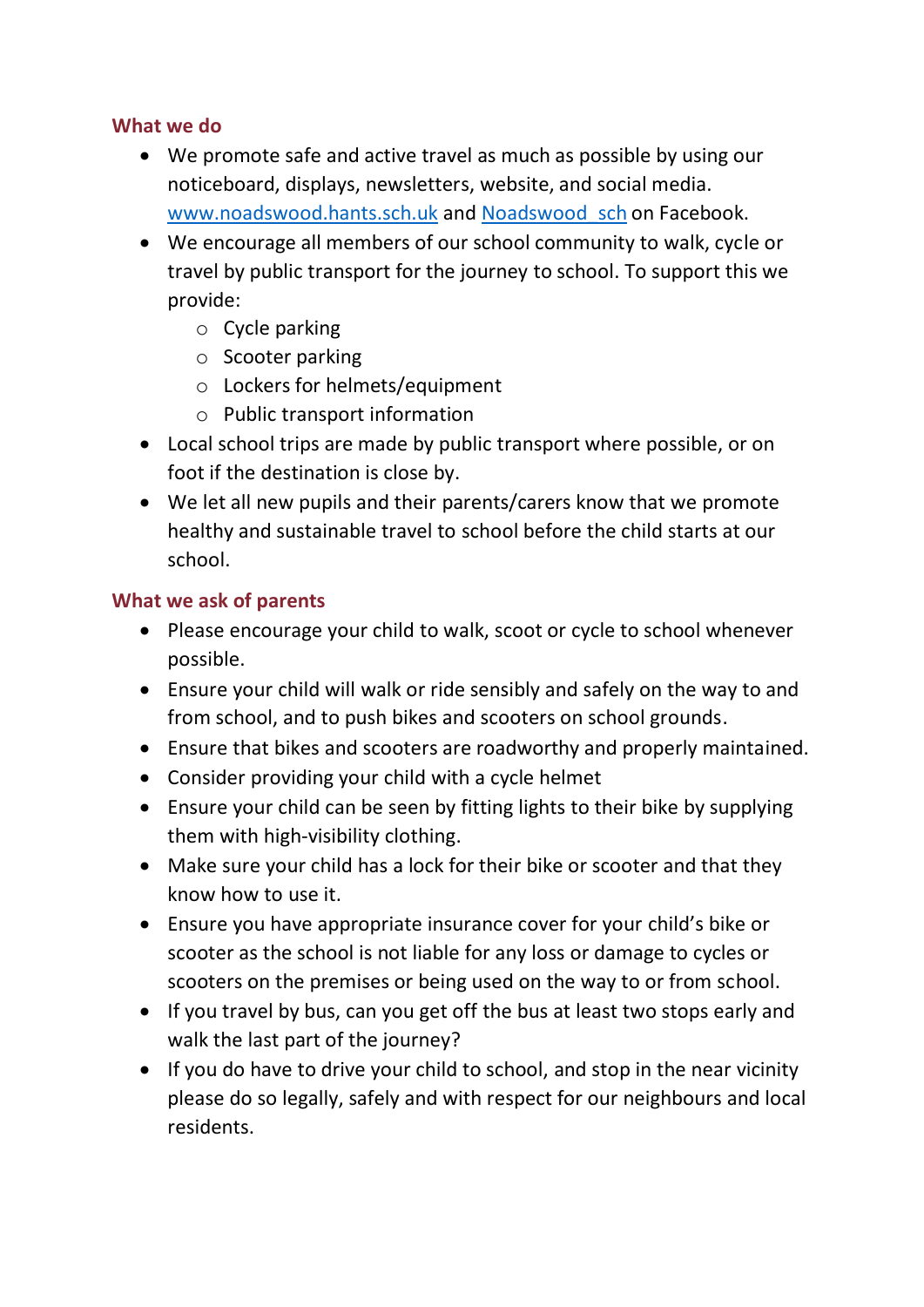o It is not acceptable to park or wait on double yellow lines, on the school zigzags or across residential driveways or access gates for any period of time.

#### **What we ask of pupils**

- Ask your parents if you can walk, scoot or cycle to school.
- Behave in a way that shows you and the school in the best light whether walking, scooting, cycling or using public transport.
- Ride or walk courteously, sensibly and safely on the way to and from school.
- Push bikes and scooters on school grounds.
- Check that your bike or scooter is roadworthy and properly maintained.
- Consider wearing a cycle helmet.
- Make sure you can be seen by using lights in the dark or bad weather and by wearing high-visibility clothing.
- Make sure you have a lock for your bike or scooter and that you use it.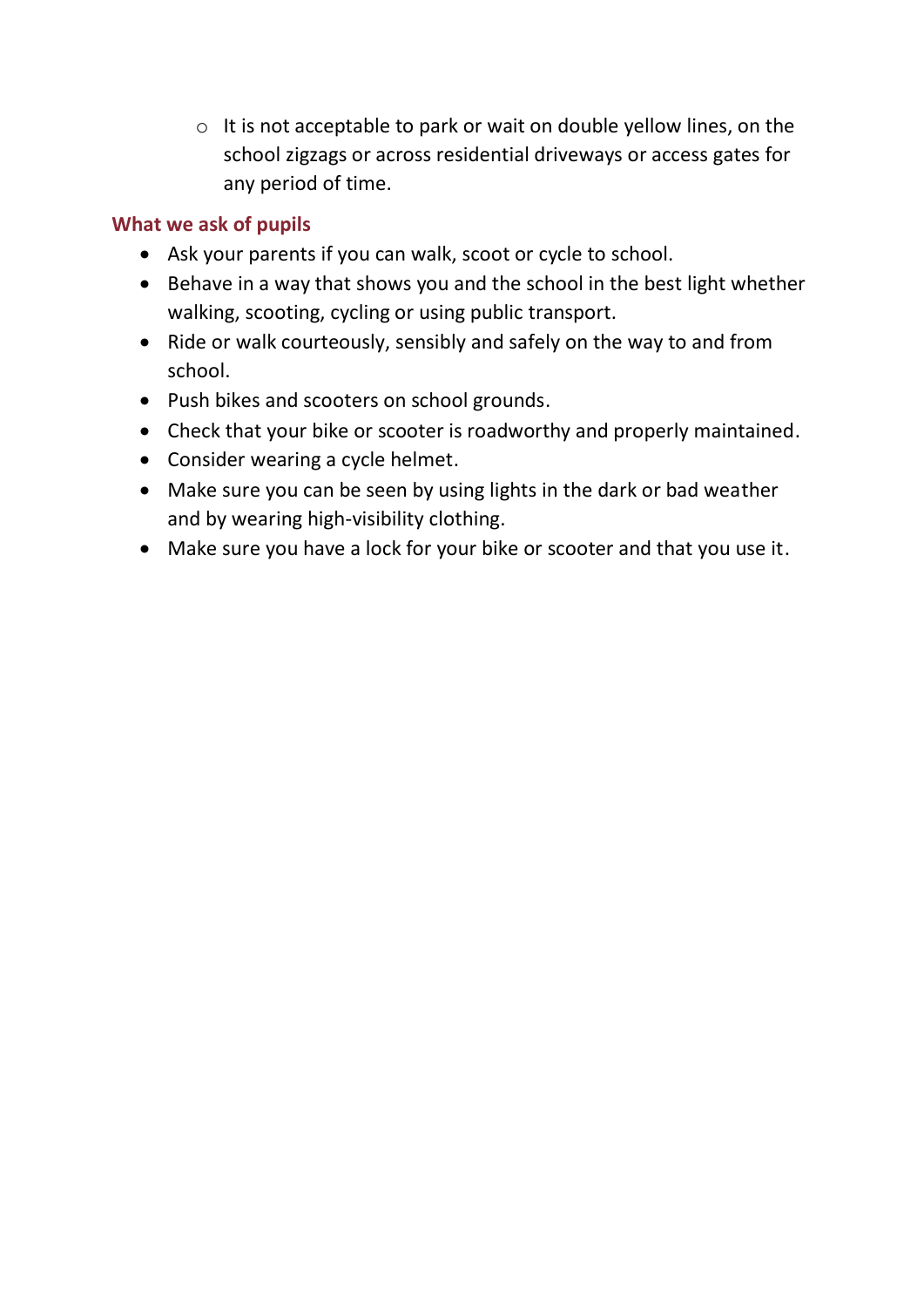### **Do any of the following reasons for not actively travelling to school apply to you?**

**I live too far away** – Surprisingly, it only takes about 15 to 20 minutes to walk 1 mile. The route you take whilst walking/cycling is often much shorter than the route you would take in a car due to footpaths, cut ways, and cycle paths. If you live several miles away, you don't have to walk the whole way. Get dropped off 5-10 minutes walk away and walk the remaining part of the journey. Noadswood has a Park and Stride site at the Oak Road car park in central Dibden Purlieu, approximately a 5 minute walk from the school.

We have a 5/10 minute walk zone map and we ask that parents park outside of this zone. [4128-noadswood-school-map-bus-no-train-electronic-1.pdf](https://myjourneyhampshire.com/media/2533/4128-noadswood-school-map-bus-no-train-electronic-1.pdf)  [\(myjourneyhampshire.com\)](https://myjourneyhampshire.com/media/2533/4128-noadswood-school-map-bus-no-train-electronic-1.pdf)

**Bad weather** – Don't let bad weather put you off! Keep a waterproof and/or umbrella in your bag, or a hat and scarf on a cold day.

**I am worried about my child walking alone** – If you are concerned for your child's safety, then maybe arrange for them to walk with a friend or walk in a group.

**I have too much to carry** – A well-chosen backpack will be suitable to carry all your things, even whilst cycling.

**I am worried about my child on busy roads** – The map linked below details footpaths, crossings, and entrances to help plan your route safely. Active travel to school can help children become more aware of road safety as they get older and more independent.

[4128-noadswood-school-map-bus-no-train-electronic-1.pdf](https://myjourneyhampshire.com/media/2533/4128-noadswood-school-map-bus-no-train-electronic-1.pdf)  [\(myjourneyhampshire.com\)](https://myjourneyhampshire.com/media/2533/4128-noadswood-school-map-bus-no-train-electronic-1.pdf)

**I don't know if my bike if safe to ride** – A bike will last longer and perform better, if it is well looked after. See the link below for a 3 minute video for some simple bike maintenance tips and checks to ensure you have a safe ride to school, and avoid future need for repairs.

[The M check for your bike in 11 steps -](https://www.sustrans.org.uk/our-blog/get-active/2019/everyday-walking-and-cycling/the-m-check-for-your-bike-in-11-steps/) Sustrans.org.uk

**I am not confident riding my bike** – If you feel that you are not as confident a cyclist as you'd like to be, then check out [Bikeability | Cycle training for](https://www.bikeability.org.uk/)